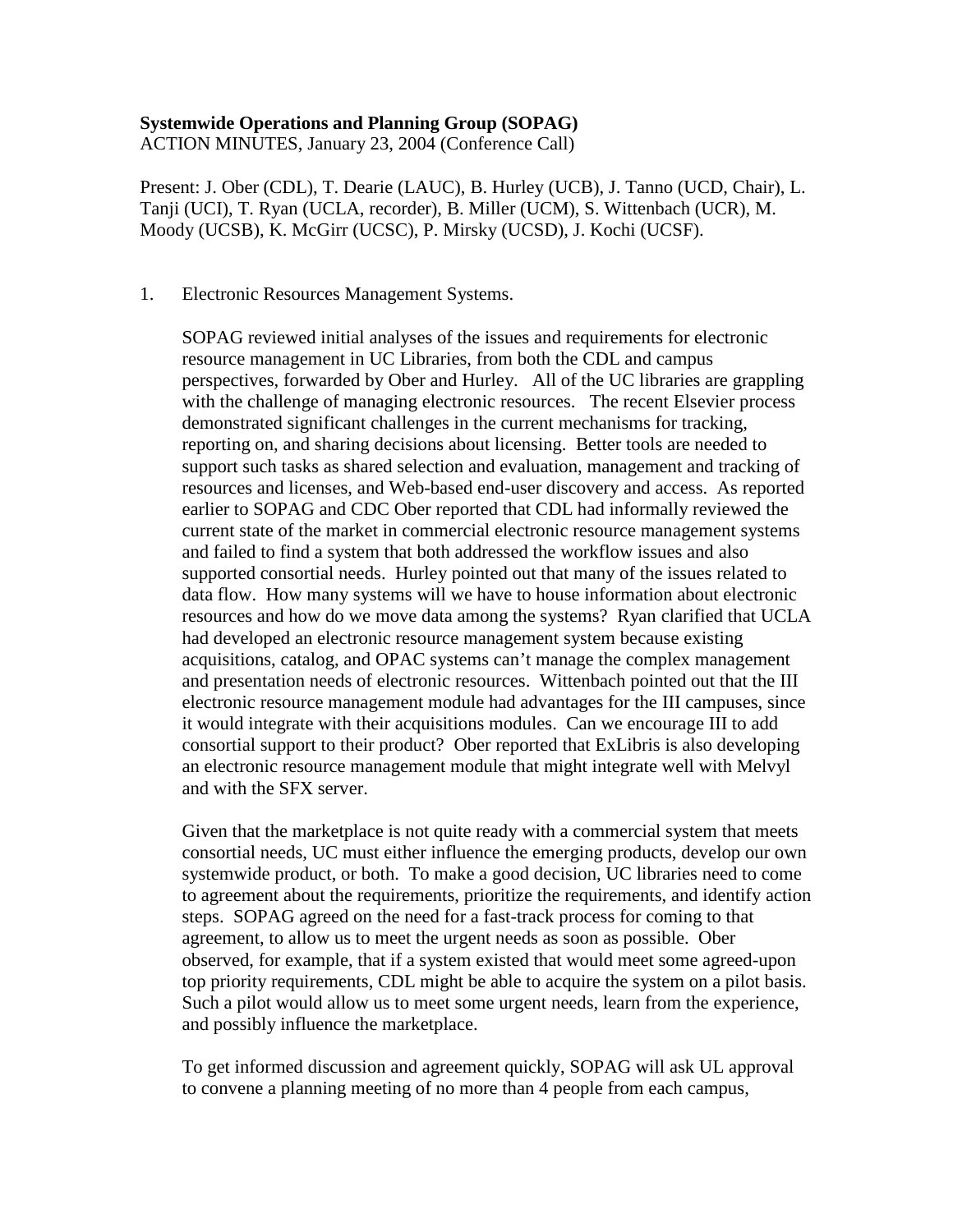including attendees with expertise in acquisitions/processing, public services, and technical issues. The expected outcomes of the meeting will be:

- o Statements of common needs and priorities from the acquisitions/processing perspective, the public services perspective, and the technical perspective.
- o Identification of common and shared collection development decision making needs
- o Consensus on which of these needs are the top priorities for UC Libraries to address
- o Recommended next steps to make quick, concrete progress on the priority needs.

To ensure effective outcomes, all participants must share a vocabulary and understand the issues, so the meeting will begin with briefings and demonstrations. Attendees may also be asked to review material in advance and have some preparatory discussions on each campus.

**ACTION:** Tanno will inform the ULs of the proposed planning meeting. If ULs have no objections, SOPAG will appoint a program committee by Jan 30, made up of Wittenbach (convener), Tanji, and representatives from UCLA, UCSD, and CDL (representatives to be determined by Jan 27). The program committee will provide an update before SOPAG's Feb 27th conference call. The planning meeting will be held at UC Irvine on March 11-12 and SOPAG will review the recommendations at the March 19 meeting and propose next steps to the ULs.

2. Task Force on Visual Resources Report.

SOPAG requested and received input on the report that must be summarized. Based on the feedback, a key question is the priority that should be given to this initiative.

**ACTION:** Ober, Tanno, and Laine Farley will synthesize the input and annotate it with what's been learned from the CDL Image Demonstrator Project, for discussion and decision about next steps at the February SOPAG meeting.

- 3. UC Interlibrary Loan of Special Collections Materials. The next steps outlined in Tanno's December 30 memo are in progress.
- 4. All Campus Groups Updates
- 4.1 CDC (Mirsky)

Goals for the next year are posted on the CDC Web site.

4.2 HOPS (Moody)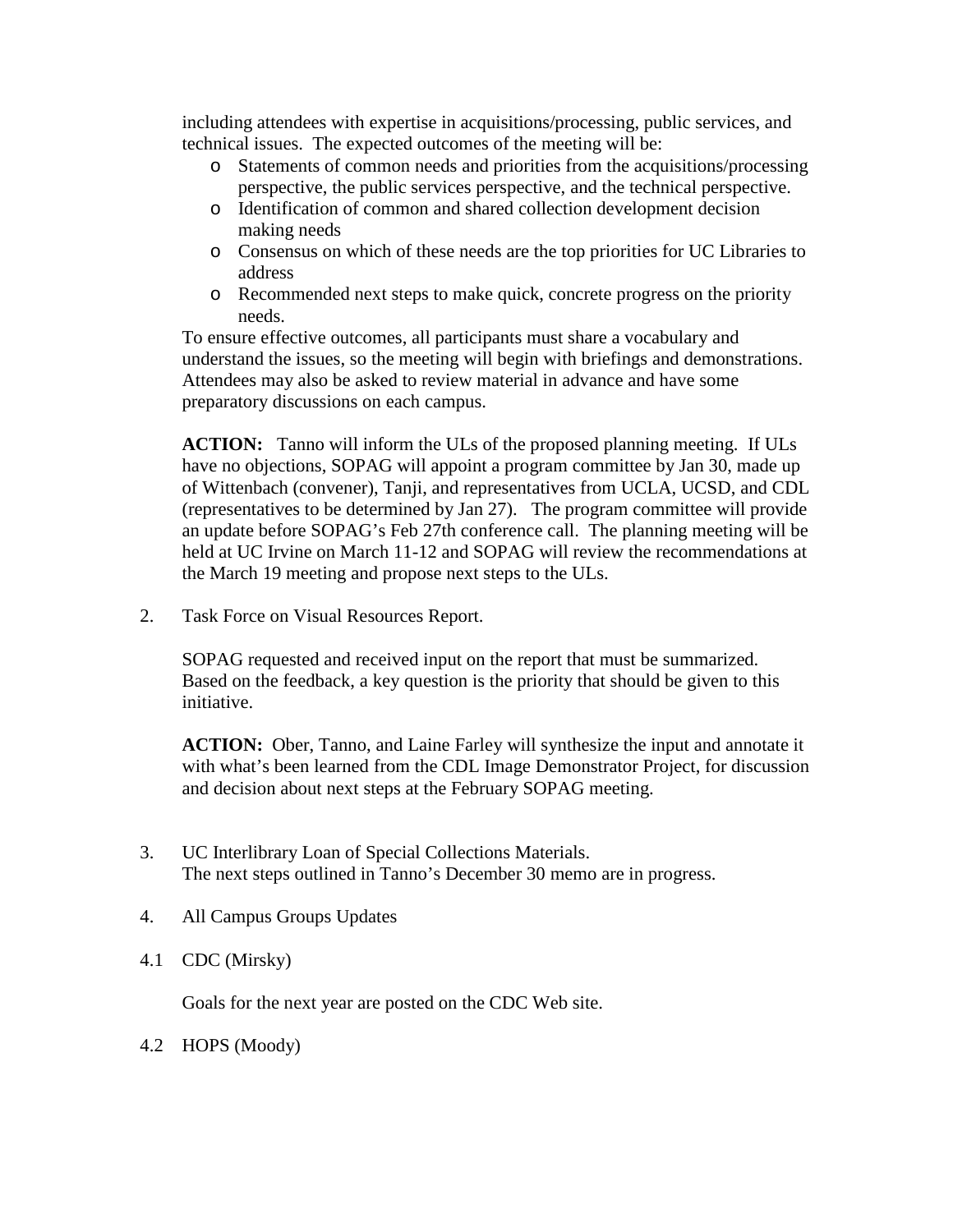As requested, HOPS has sent recommendations on the SCAP database decommissioning process. HOPS recommended keeping Current Contents live until the subscription runs out at the end of the year.

ACTION: CDL will post information about the three cancelled databases, including an FAQ and charts about where the equivalent coverage will be available.

### 4.3 HOTS (Miller)

As requested, HOTS has revised their goals and are working on the list of acquisitions issues and how to address them.

4.4 LPL (Kochi)

The new Web site has been updated based on UL comments and adapted to the look and feel of the UC web site and so is ready to go live.

**ACTION:** Ober will launch the Web site. Kochi will ask the LPL about promotion/communication plans for library staff and end users.

## 4.5 LTAG (Ryan)

As requested, LTAG has revised their goals and will send the final version of their Privacy Report to LPL. LTAG will work on a registry of UC Library developed software and on further exploration of Web conferencing technology after receipt of Ober's draft of SOPAG's needs. LTAG has recommended that SOPAG also consider experimenting with collaboration software as another possible technology tool to improve productivity of systemwide groups.

**ACTION:** SOPAG members will tell Ryan what operating system and what wordprocessing and spreadsheet software exists on their desktops so she can assess whether SharePoint is viable as a collaborative software pilot for SOPAG. Tanno will tell Terry Toy that the requested survey of CMS systems used to manage digital visual resources can be lower priority, pending the SOPAG review of the comments on the Visual Resources Task Force report.

### 4.6 RSC (Dearie)

RSC recommended to SOPAG that CDL Request no longer block requests on materials for which an electronic version is available, since there is no way to detect how complete the electronic version is and so many valid requests are blocked.

**ACTION:** HOPS has been asked to comment on the proposal. If there are no objections from HOPS, Tanno will give official approval to CDL that the block can be removed. Report on Advanced delivery systems due on Feb 14, should be able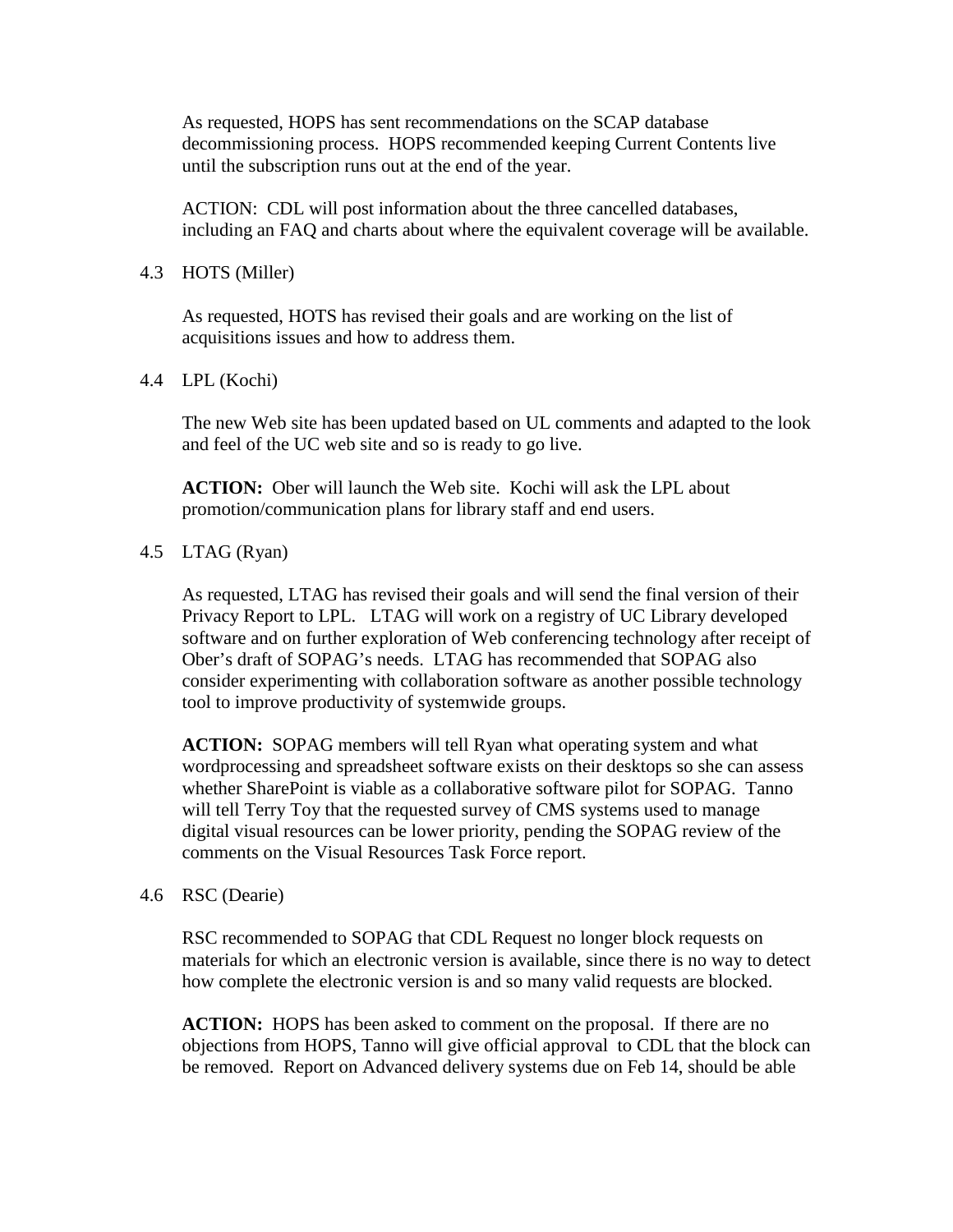to make that date as long as the charge is not expanded again to include additional formats.

- 5. Report on CDL Related Items (Ober)
- 5.1 Co-branding Shared Collection Resources.

CDL has collected information via the Resource Liaisons and the Users Council on the licensed resources which allow branding and on the preferences for wording on such branding. Based on the input, the proposed wording for branding would be "Access paid by [campus library name]" when the vendor supports branding at the individual campus level and "Access paid by the University of California Libraries" when the vendor supports branding at the systemwide level only. SOPAG agreed that CDL should pursue branding and endorsed the proposed wording.

**ACTION:** Tanno will notify CDL that SOPAG has reviewed and endorsed the proposals for co-branding.

5.2 CBS/Request/Desktop Delivery.

UCD Law will be joining the Request system. For getting reports from VDX, CDL will initially offer canned reports and will hire someone to create a query engine so staff can ask for reports dynamically. Campuses can also use Crystal Reports to run reports directly.

**ACTION:** Ober will ask that Heath include in a future message to PIROPS and VDX listservs information on what kind of reports are possible with Crystal Reports. As part of the central purchase, a copy of Crystal Reports was bought for each campus. Heath will also be asked to clarify whether upgrades are covered in the VDX license, if any.

5.3 Melvyl update.

Planning is proceeding for the upgrade to version 16.2 in Fall 2004, which will solve some outstanding interface issues.

5.4 CDL Updates.

CDL Updates are being planned for sometime in the Spring, probably mid-May. At the February SOPAG meeting, Ober will share a tentative agenda for comment and advice.

5.5 Link Resolvers.

CDL currently runs a number of link-resolver services such as SFX, PID, and the like. A description of the challenges CDL faces in running multiple services and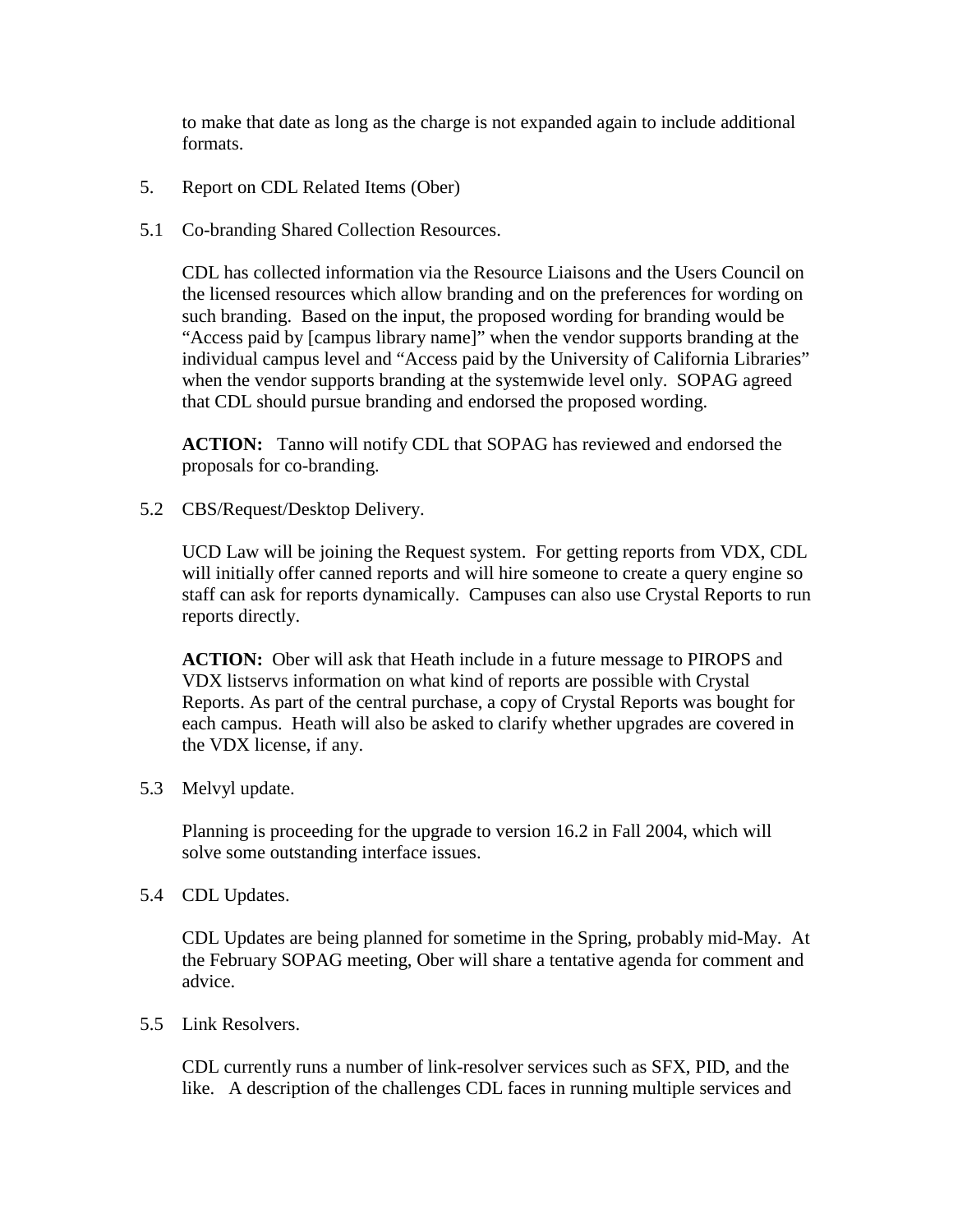some possible solutions has been shared informally with LTAG and SCP, and will soon be shared with HOTS. The document will be amended as needed based on these informal discussions and brought to SOPAG at the February meeting for advice on next steps.

- 6. Systemwide Library Planning (Ober)
- 6.1 UC Libraries Website [http://libraries.universityofcalifornia.edu/] The new Web site seems to be working well.
- 6.2 UC Libraries Master Planning Project List.

Gary Lawrence is ready to incorporate SOPAG updates. Kochi sent the latest draft to SOPAG.

ACTION: SOPAG members will send Kochi any comments by Jan 28. Kochi will incorporate SOPAG comments and send to Gary Lawrence and copy Tanno. When the final version is posted, Tanno will request an update to the projects link on the SOPAG Web site.

6.3 Strategic Directions Document.

The ULs plan to finalize this document at their meeting in February, for submission to SLASIAC in Feb. Once accepted by SLASIAC, the document will be posted widely.

6.4 Scholarly communication planning

Scholarly communication is a strategic priority for the ULs and for the faculty. A new Faculty Senate committee on scholarly communication is being appointed. The topic is also on the ULs agenda in February.

#### 7. e-Dissertations

The UCSF Library is partnering with the UCSF Graduate Division on a pilot program to receive electronic dissertations and hosted by the CDL eScholarship Repository. Several other campuses are still considering making such a switch. CDL is willing to work with any library which wants to do a similar pilot in conjunction with their campus graduate division. SOPAG was charged by the ULs to mount an exploration into the pros and cons of collaboration on the deposit of electronic dissertations/ theses into a preservation and/or access repository. The results of the UCSF pilot will inform that exploration. Upcoming UL discussions on digital preservation priorities will also inform the SOPAG analysis. For example, if the priority for digital preservation is given to materials at the most risk, one could argue that dissertations are at less risk than digital content produced by publishers with a worse track record for preservation than ProQuest/UMI. On the